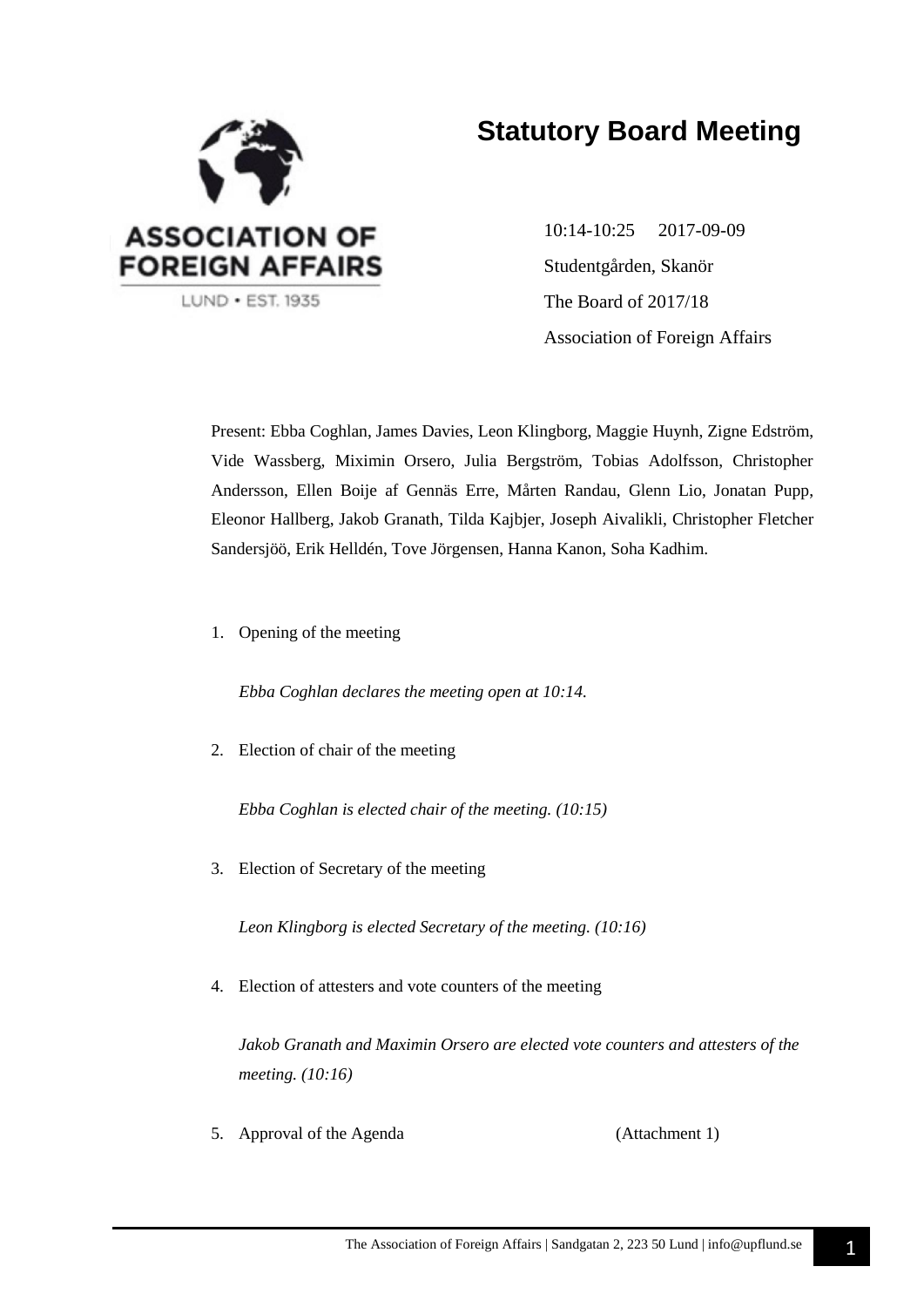*Proposal to approve the agenda. Passed by acclamation. (10:17)*

- 6. The statutory of the Board 2017/2018:
	- a) Election of President *Proposal to elect Ebba as President. Passed by acclamation. (10:18)*
	- b) Election of Vice President *Proposal to elect James Davies as Vice President. Passed by acclamation. (10:18)*
	- c) Election of Secretary

*Proposal to elect Leon Klingborg as Secretary. Passed by acclamation. (10:18)*

- d) Election of Treasurer *Proposal to elect Tobias Adolfsson as Treasurer. Passed by acclamation. 10:18*
- e) Election of other board members and deputies

*Proposal to elect Soha Kadhim as Head of the Activity Committee and Board Member. Passed by acclamation. (10:19)*

*Proposal to elect Jakob Granath as Head of the Activity Committee and Deputy Board Member. Passed by acclamation. (10:19)*

*Proposal to elect Maximin Orsero as Head of the Career Committee and Board Member. Passed by acclamation. (10:19)*

*Proposal to elect Maggie Huynh as Head of the Career Committee and Deputy Board Member.*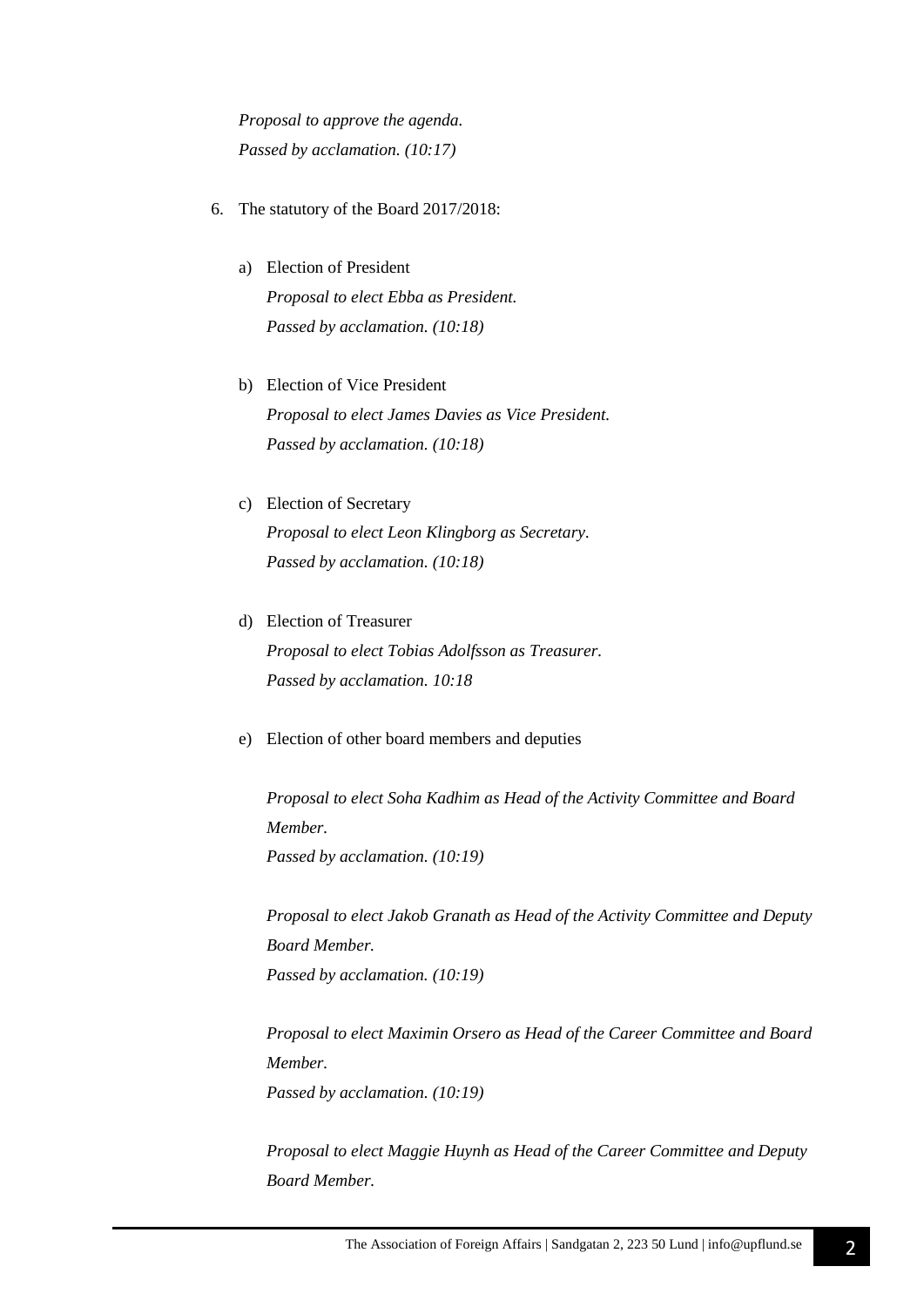*Passed by acclamation. (10:19)*

*Proposal to elect Mårten Randau as Editor-in-Chief of The Perspective Webzine and Board Member. Passed by acclamation. (10:20)*

*Proposal to elect Joseph Aivalikli as Editor-in-Chief of The Perspective Webzine and Deputy Board Member. Passed by acclamation. (10:20)*

*Proposal to elect Tilda Kajbjer as Head of the PR Committee and Board Member. Passed by acclamation (10:20)*

*Proposal to elect Erik Helldén as Head of the PR Committee and Deputy Board Member. Passed by acclamation. (10:20)*

*Proposal to elect Ellen Boije af Gennäs Erre as Head of the Lecture Committee and Board Member. Passed by acclamation. (10:21)*

*Proposal to elect Eleonora Hallberg as Head of the Lecture Committee and Deputy Board Member. Passed by acclamation. (10:21)*

*Proposal to elect Jonatan Pupp as Head of the Lecture Committee and Deputy Board Member. Passed by acclamation. (10:21)*

*Proposal to elect Hanna Kanon as Editor-in-Chief of the Perspective Radio and Board Member. Passed by acclamation. (10:21)*

*Proposal to elect Christopher Fletcher Sandersjöö as Editor-in-Chief of The Perspective Radio and Deputy Board Member. Passed by acclamation. (10:21)*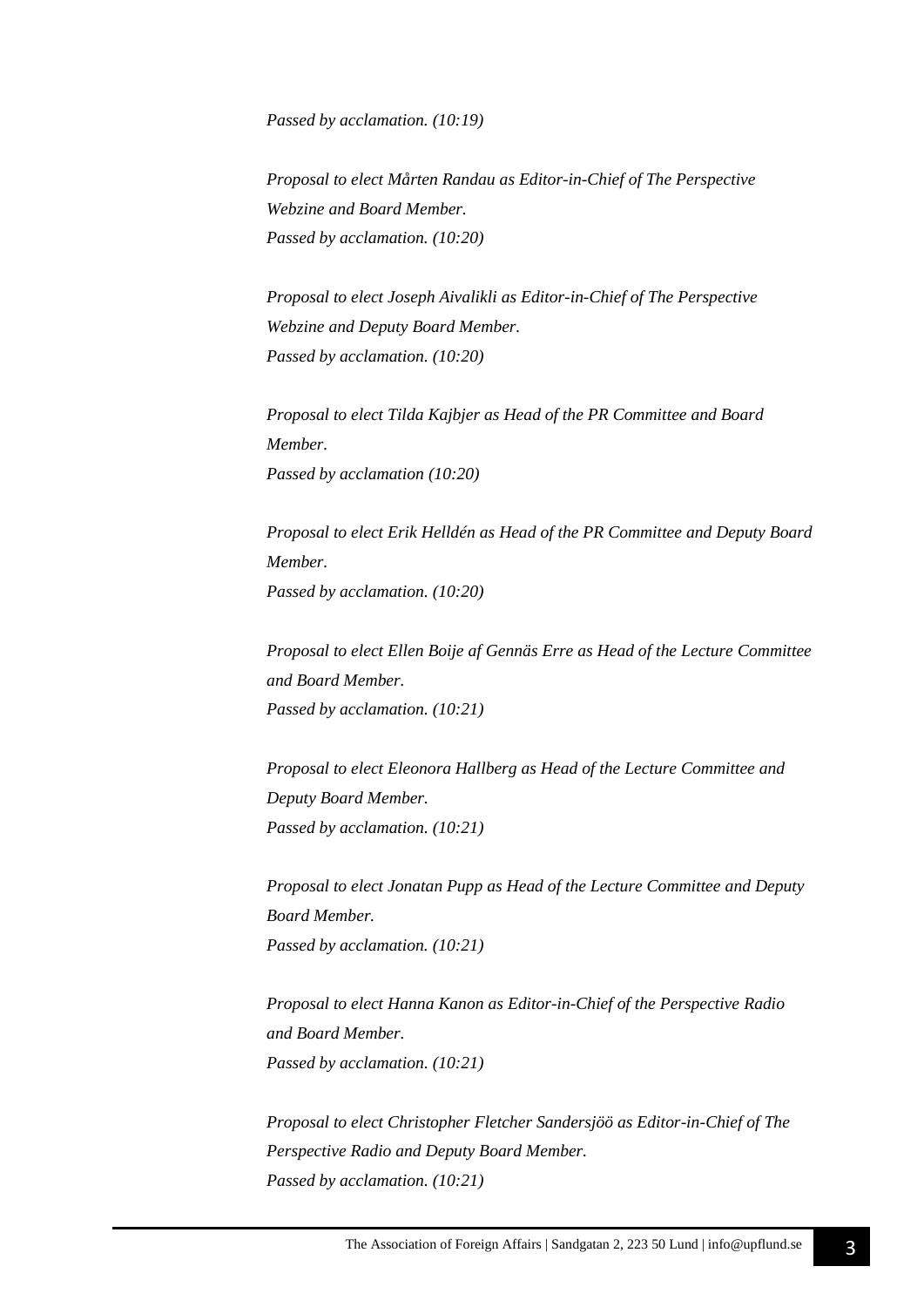*Proposal to elect Glenn Lio as Head of the Travel Committee and Board Member. Passed by acclamation. (10:22)*

*Proposal to elect Tove Jörgenssen as head of the Travel Committee and Deputy Board Member. Passed by acclamation. (10:22)*

*Proposal to elect Zigne Edström as Editor-in-Chief of The Perspective Magazine and Board Member. Passed by acclamation. (10:22)*

*Proposal to elect Vide Wassberg as Editor-in-Chief of The Perspective magazine and Deputy Board Member. Passed by acclamation. (10:22)*

*Proposal to elect Christopher Andersson as Head of IT and Board Member. Passed by acclamation. (10:22)*

*Proposal to elect Julia Bergström as UFS Representative. Passed by acclamation. (10:22)*

#### 7. Election of representative to the national board (UFS)

*Proposal to elect Julia Bergström to the national board (UFS). Passed by acclamation. (10:23)*

#### 8. Election of representatives to sign the Association´s firm

*Proposal to elect Ebba Coghlan as signer of the firm. Passed by acclamation. (10:23)*

*Proposal to elect Tobias Adolfsson as signer of the firm. Passed by acclamation. (10:24)*

4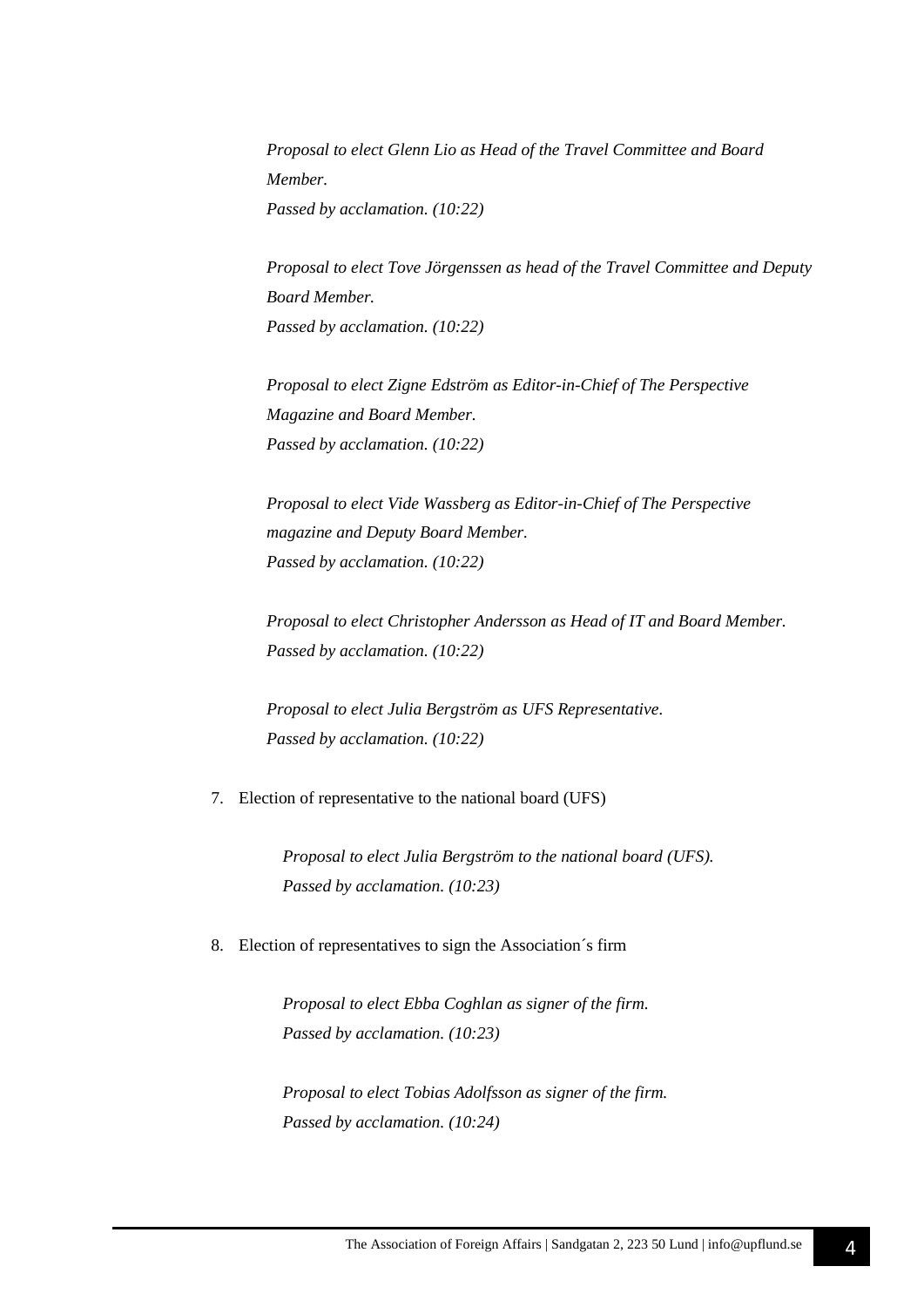- 9. Election of publishers
	- a) Election of publisher for The Perspective Magazine

*Proposal to elect Zigne Edström as publisher of The Perspective Magazine. Passed by acclamation. (10:24)*

*b)* Election of publisher for The Perspective Webzine

*Proposal to elect Mårten Randau as publisher of The Perspective Webzine. Passed by acclamation. (10:24)*

*c)* Election of publisher for The Perspective Radio

*Proposal to elect Hanna Kanon as publisher of The Perspective Radio. Passed by acclamation. (10:24)*

10. Other points

*No other points.*

11. Meeting adjourned

*Ebba Coghlan declares the meeting adjourned at 10:25.*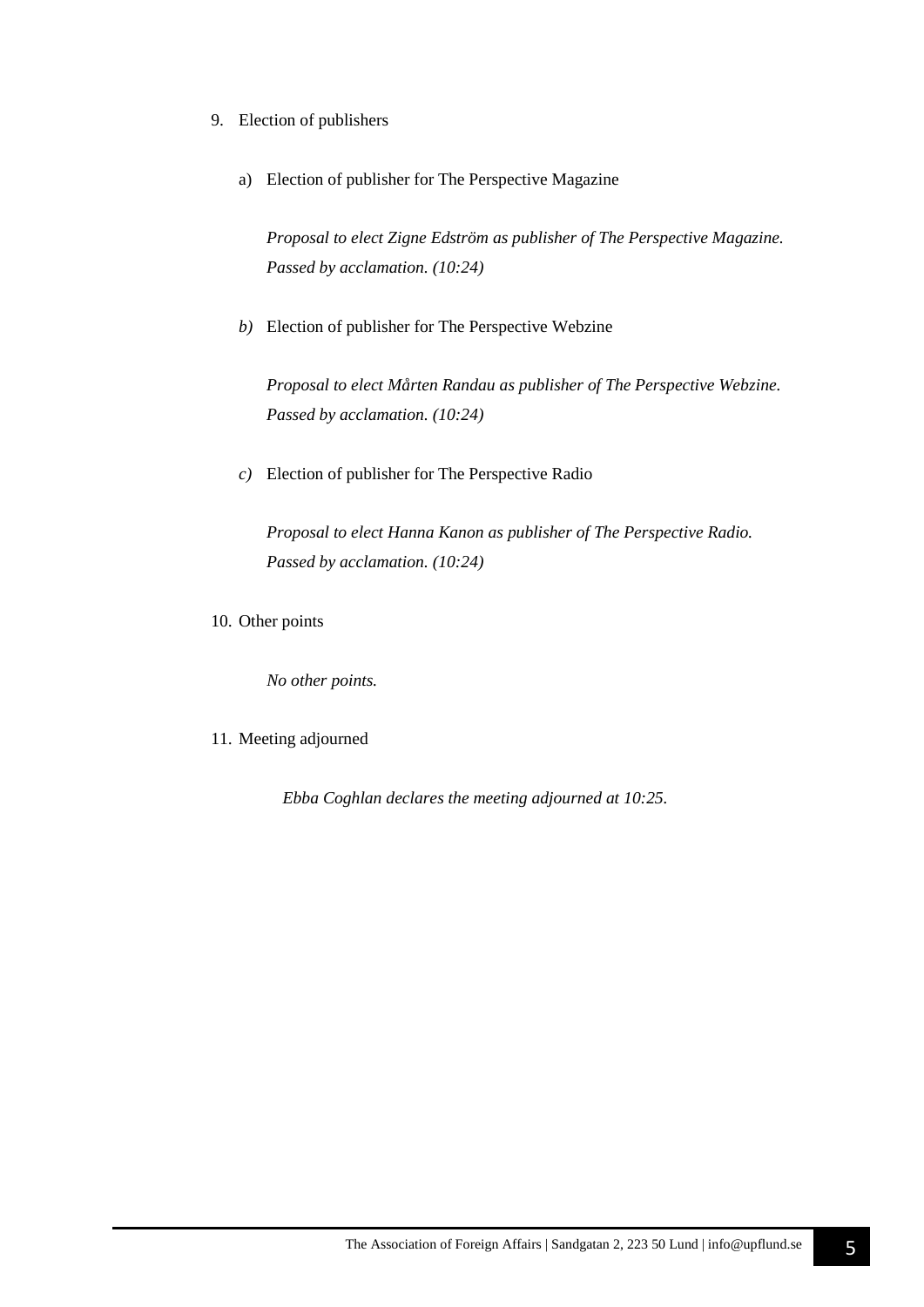Leon Klingborg, Secretary Ebba Coghlan, President

*\_\_\_\_\_\_\_\_\_\_\_\_\_\_\_\_\_\_\_\_\_\_\_\_\_ \_\_\_\_\_\_\_\_\_\_\_\_\_\_\_\_\_\_\_\_\_\_\_\_\_* 

\_\_\_\_\_\_\_\_\_\_\_\_\_\_\_\_\_\_\_\_\_\_\_\_\_ \_\_\_\_\_\_\_\_\_\_\_\_\_\_\_\_\_\_\_\_\_\_\_\_\_

Jakob Granath, Attester Maximin Orsero, Attester

6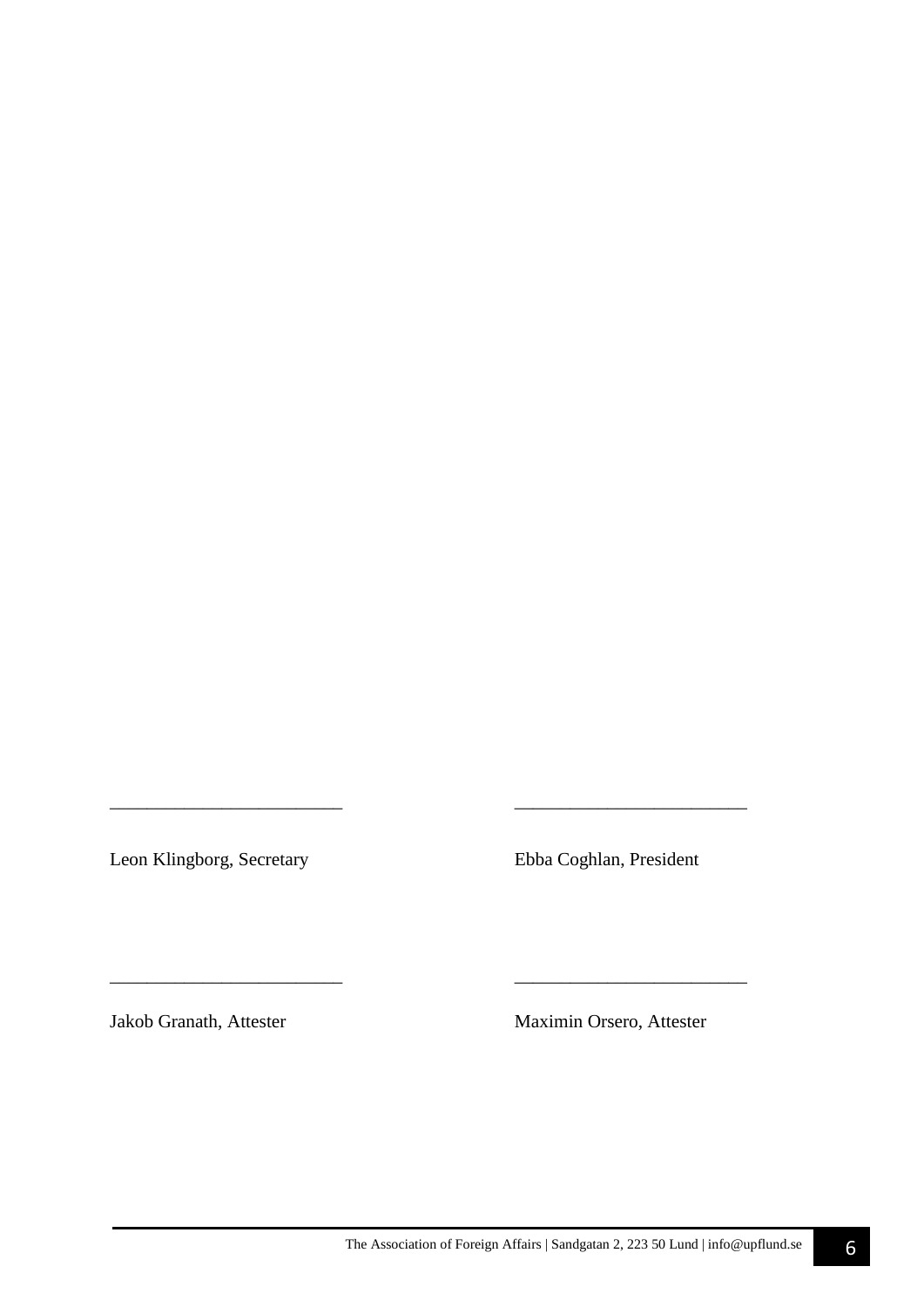### Attachment 1



# **ASSOCIATION OF FOREIGN AFFAIRS**

LUND . EST. 1935

### **Statutory Board Meeting**

2017-09-09, Studentgården, Skanör

- 1. Opening of the meeting
- 2. Election of chair of the meeting
- 3. Election of Secretary of the meeting
- 4. Election of attesters and vote counters
- 5. Approval of the agenda
- 6. The statutory of the Board 17/18:
	- 1. Election of President
	- 2. Election of Vice President
	- 3. Election of Secretary
	- 4. Election of Treasurer
	- 5. Election of other board members and deputies
- 7. Election of representative to the national board (UFS)
- 8. Election of representatives to sign for the Association's firm
- 9. Election of publishers